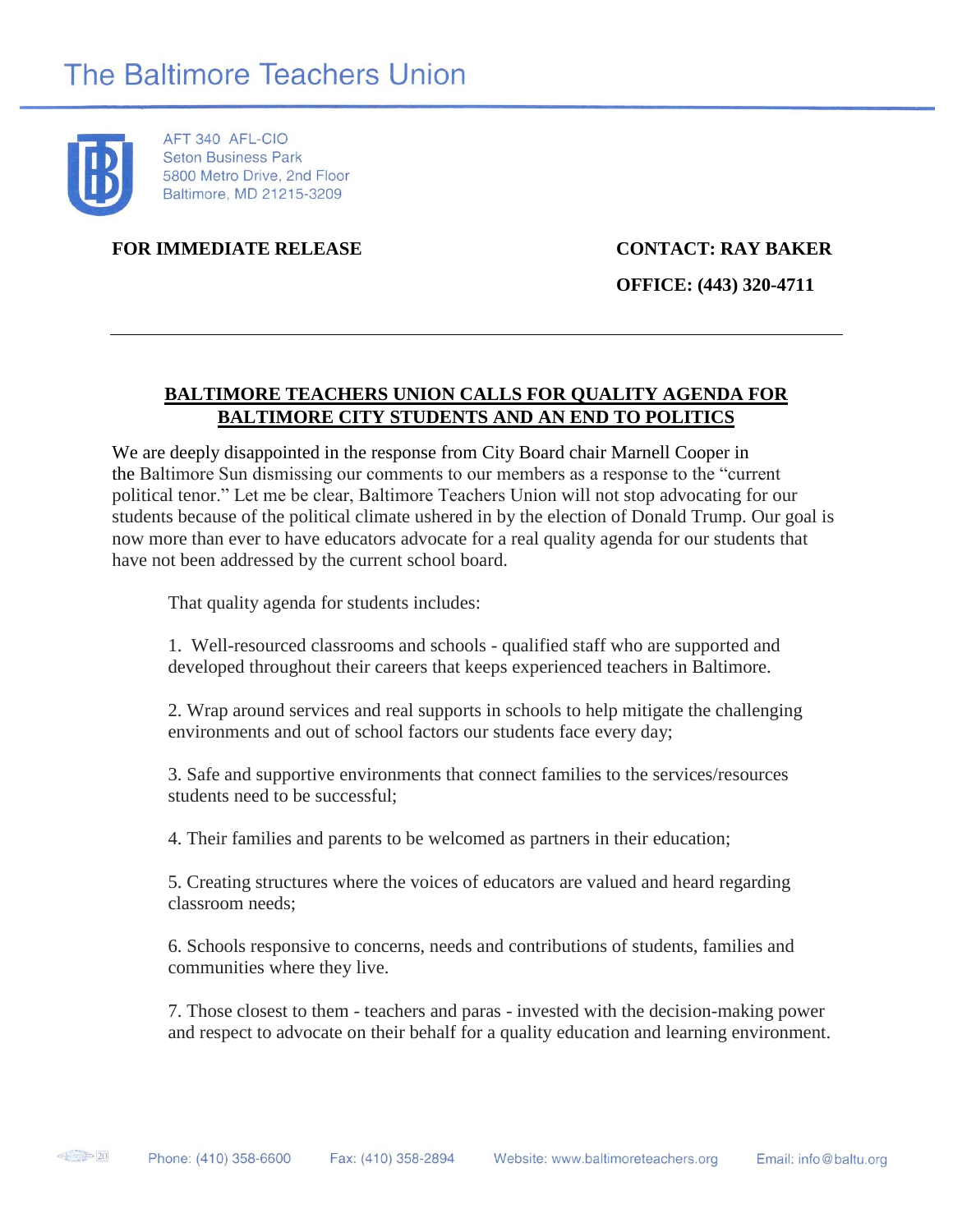## **The Baltimore Teachers Union**



AFT 340 AFL-CIO **Seton Business Park** 5800 Metro Drive, 2nd Floor Baltimore, MD 21215-3209

Mr. Cooper has not dealt honestly or fairly with the union and nearly all of his actions have been political. We have been on the front line for the students of Baltimore and their families, whether fighting Gov. Hogan in Annapolis for equitable funding, or collaborating with community partners to promote the community school strategy throughout the city.

We are deeply disappointed that Mr. Cooper would try to deflect from the ineptitude of Baltimore City Schools by painting this as a political diversion instead of working with educators to improve our schools. If he wants to seriously work for the welfare of the students, he should ensure that City Schools is working at maximum efficiency to benefit the students, families and educators of Baltimore City.

###